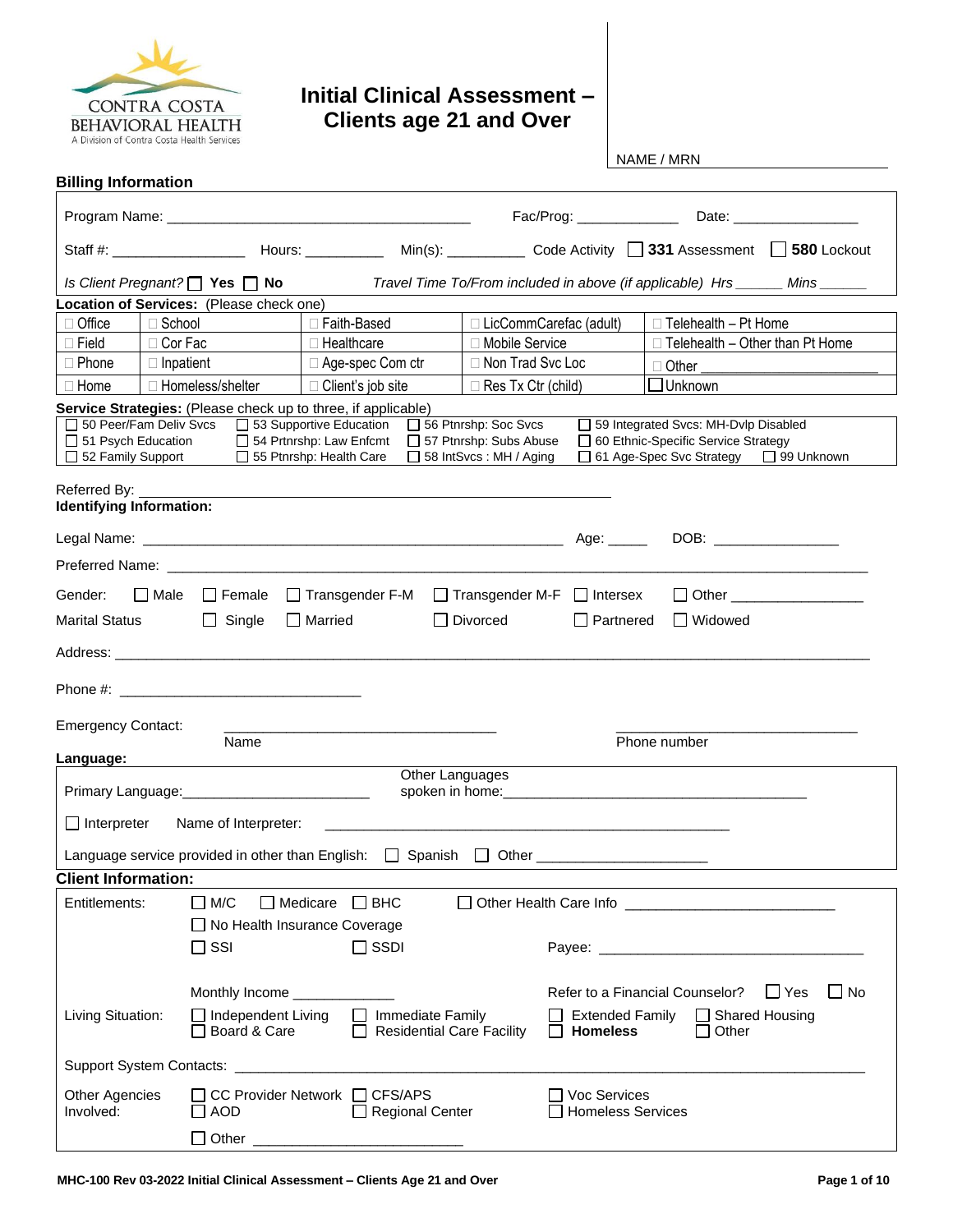

**Presenting Problem:** (What is the primary reason for current referral? Describe current precipitating event, primary stressors, primary symptoms and functional impairment.) *Continue on Page 9 if needed.*

**Relevant Family/Social History:** (Summarize relevant data regarding significant interpersonal relationships, including parents and marital status, children, siblings, living situations, education, work, history, military history, current support system, family history of mental illness or substance abuse and major traumatic events/losses, adverse childhood experiences.) **CHECK THIS BOX IF CLIENT IS HOMELESS**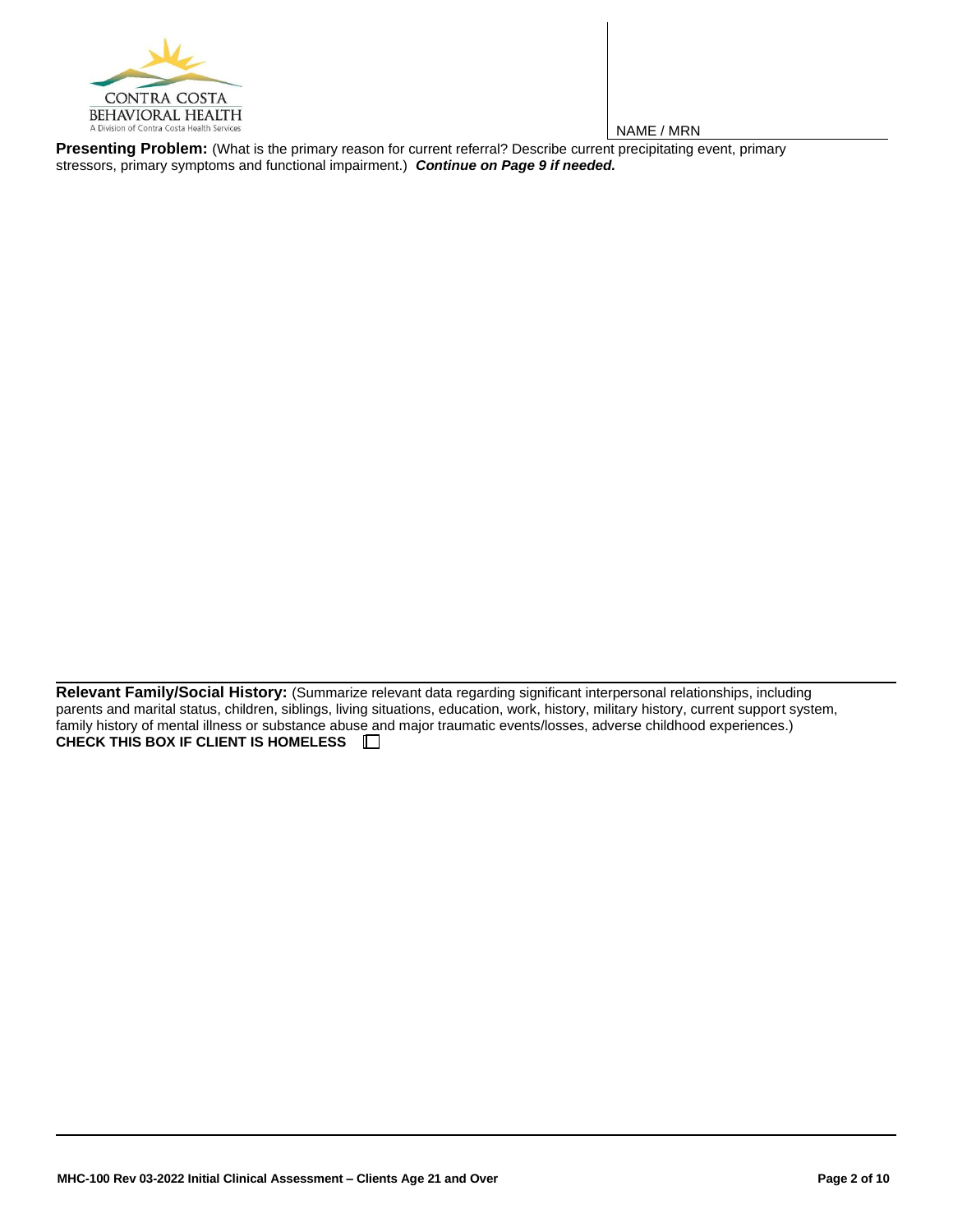

| A Division of Contra Costa Health Services                                                        |                                                                                                                                                                                                                                |                                                                                                                   | NAME / MRN                                                                                                                      |
|---------------------------------------------------------------------------------------------------|--------------------------------------------------------------------------------------------------------------------------------------------------------------------------------------------------------------------------------|-------------------------------------------------------------------------------------------------------------------|---------------------------------------------------------------------------------------------------------------------------------|
|                                                                                                   | Treatment History: (Check all appropriate and comment below.)                                                                                                                                                                  |                                                                                                                   |                                                                                                                                 |
|                                                                                                   | □ Yes □ No Previous outpatient mental health services? Where/When?                                                                                                                                                             |                                                                                                                   | $\Box$ Transfer                                                                                                                 |
| $\Box$ Yes $\Box$ No                                                                              | Obtain Release of Information for records from above (as needed)<br>Previous crisis contact?<br>Number of crisis unit visits without hospitalization in past 6 months $\Box$ 0 $\Box$ 1 $\Box$ 2 or more                       |                                                                                                                   |                                                                                                                                 |
| $\Box$ Yes $\Box$ No                                                                              | Previous psychiatric hospitalization(s)? #: _________                                                                                                                                                                          |                                                                                                                   | Most recent date: Note that the set of the set of the set of the set of the set of the set of the set of the s                  |
| $\Box$ Yes $\Box$ No<br>$\Box$ Yes $\Box$ No                                                      | Previous day treatment/partial                                                                                                                                                                                                 |                                                                                                                   |                                                                                                                                 |
|                                                                                                   | hospitalization program?                                                                                                                                                                                                       |                                                                                                                   |                                                                                                                                 |
| $\Box$ Yes $\Box$ No<br><b>Risk Assessment:</b>                                                   | Use of nontraditional or alternative healing practices? If yes, list:                                                                                                                                                          |                                                                                                                   |                                                                                                                                 |
|                                                                                                   | Past: the contract of the contract of the contract of the contract of the contract of the contract of the contract of the contract of the contract of the contract of the contract of the contract of the contract of the cont |                                                                                                                   |                                                                                                                                 |
|                                                                                                   |                                                                                                                                                                                                                                |                                                                                                                   |                                                                                                                                 |
|                                                                                                   | Past:                                                                                                                                                                                                                          |                                                                                                                   |                                                                                                                                 |
|                                                                                                   |                                                                                                                                                                                                                                |                                                                                                                   |                                                                                                                                 |
| 5150 Initiated                                                                                    | <b>CPS Referral/Involvement</b>                                                                                                                                                                                                | <b>□ APS Referral</b>                                                                                             | $\Box$ Tarasoff                                                                                                                 |
|                                                                                                   | Additional Risk Factors: Check all that apply. Document details.                                                                                                                                                               |                                                                                                                   |                                                                                                                                 |
| <b>Family History of Suicide</b><br>Sexual Abuse<br>Adverse Childhood<br>Trauma or Loss in Family | <b>History of Domestic Violence</b><br>Physical Abuse/Emotional Abuse<br>Inappropriate Sexualized Behavior<br>Impulsivity/Threatening Behavior                                                                                 | <b>Animal Cruelty</b><br><b>Fire Setting</b><br>Substance Abuse<br>Self-Injurious Behavior<br>Severe Hopelessness | <b>Emotional/Physical Neglect</b><br>Access to Firearms (family, friends)<br>Behavior Influenced by Delusions or Hallucinations |

Comments:

 $\overline{\Box}$  Other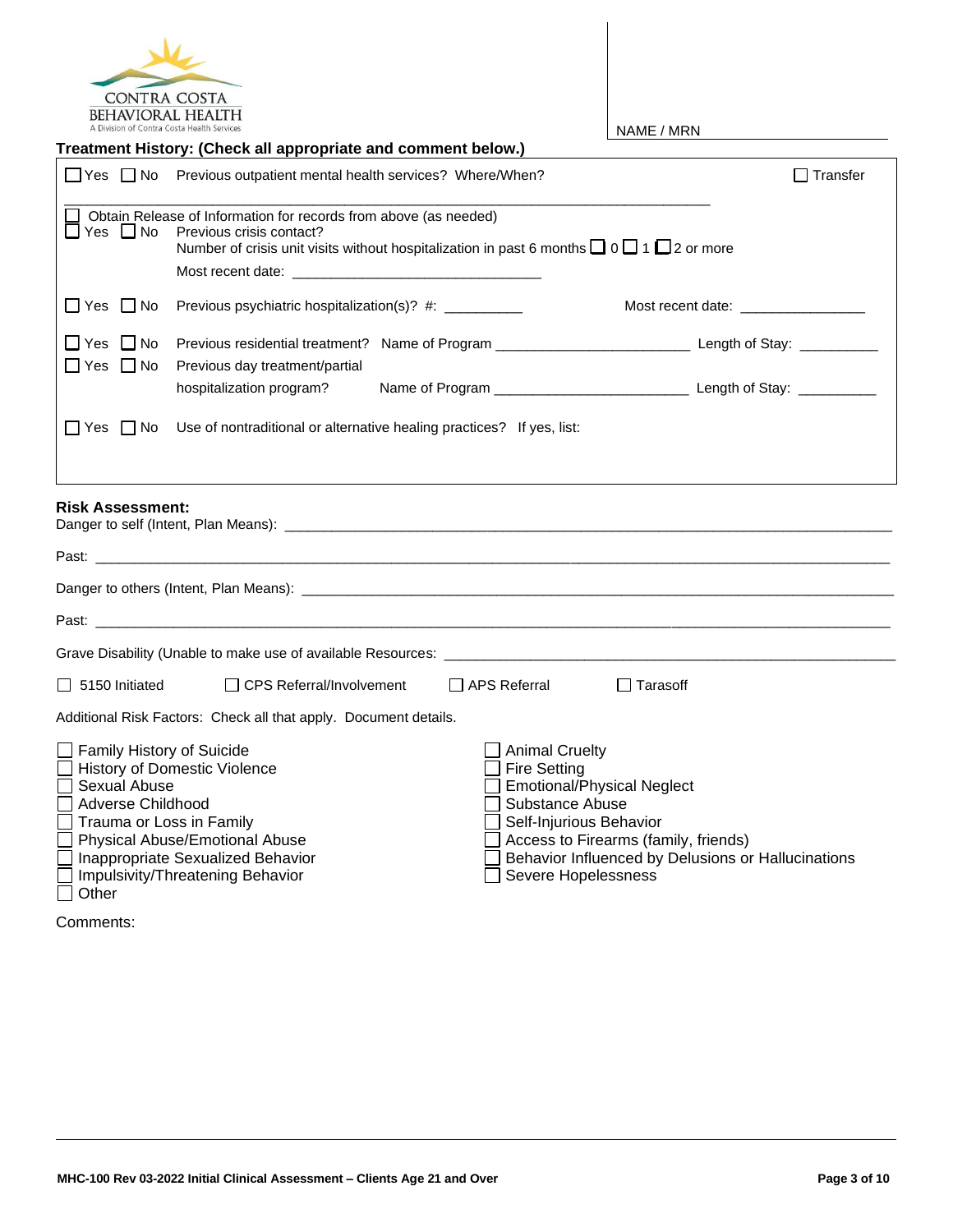| CONTRA COSTA<br>BEHAVIORAL HEALTH<br>sion of Contra Costa Health Services                                                                                                                                                                                                                                               | NAME / MRN                                                                         |
|-------------------------------------------------------------------------------------------------------------------------------------------------------------------------------------------------------------------------------------------------------------------------------------------------------------------------|------------------------------------------------------------------------------------|
| Medical History: Not available                                                                                                                                                                                                                                                                                          |                                                                                    |
| Current Primary Medical Care Provider<br>$\Box$ Within Past 12 months $\Box$ NOT within past 12 months<br>Last Physical Exam:<br>Last Dental Exam:<br>Within Past 12 months $\Box$ NOT within past 12 months<br>Are there any health concerns (medical illness, medical symptoms)?<br>$\mathcal{L}^{\mathcal{A}}$<br>No | $\Box$ Unknown<br>ヿ None<br>∃ Unknown<br>□ Unknown<br>Yes (If so, please describe) |
| Has client had ANY allergic/serious reactions to medication(s)?<br>$\Box$                                                                                                                                                                                                                                               | No $\Box$ Yes (If so, please describe)                                             |
| Does client have any NON medication allergies (Food, pollen, bee strings, etc.)? □ No □ Yes (If so, please describe)                                                                                                                                                                                                    |                                                                                    |
| List name of any medication(s) client is taking at this time. (List all current medications including Psychiatric, OTC, herbal and<br>homeopathic. Include Start date/Dose/Frequency.)<br>$\Box$ No $\Box$ Yes (If so, please describe)                                                                                 |                                                                                    |
| Compliance issues?<br>$\Box$ No $\Box$ Yes (If so, please describe)                                                                                                                                                                                                                                                     |                                                                                    |

Referral to Health Care Provider for further evaluation/assessment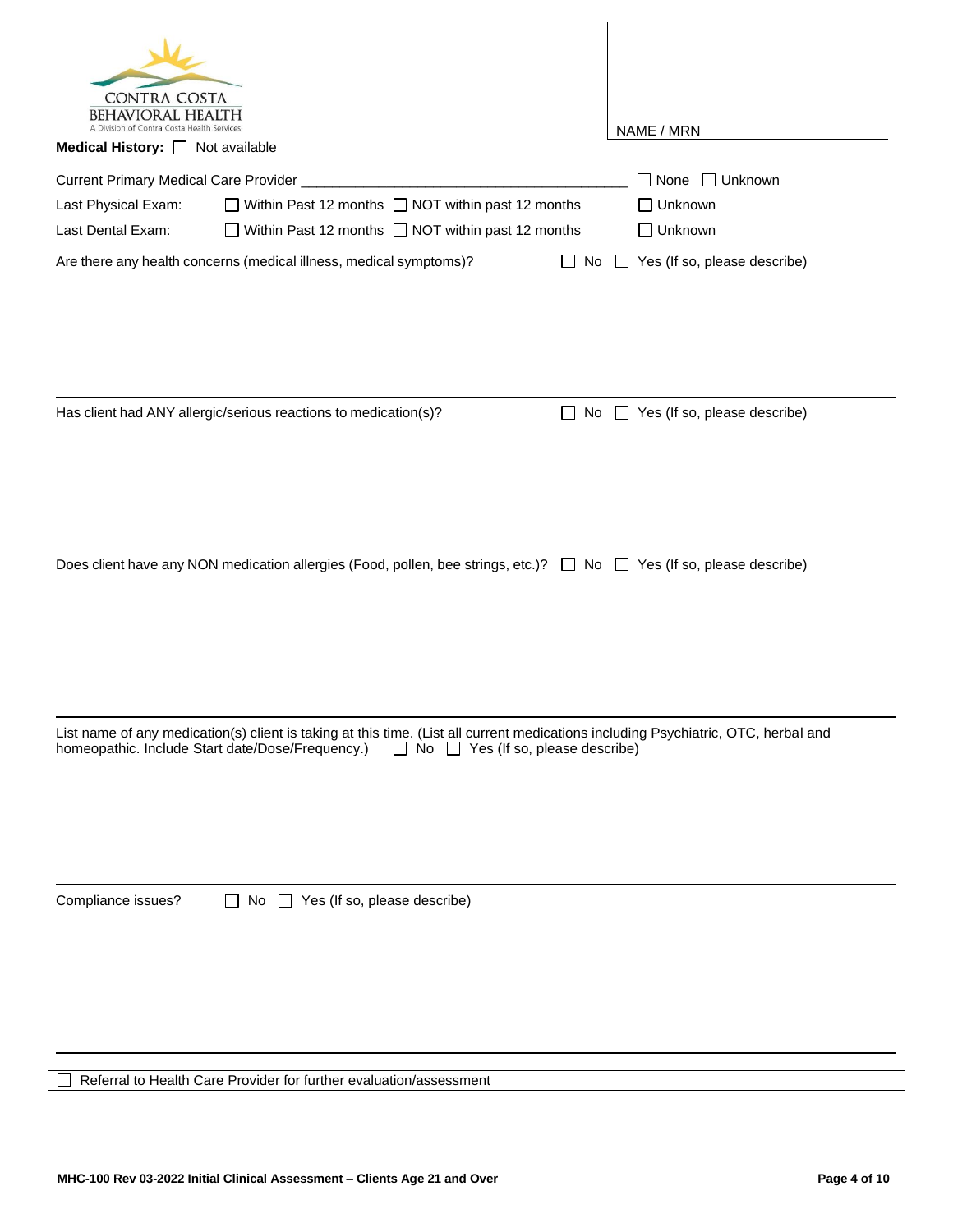| <b>CONTRA COSTA</b><br><b>BEHAVIORAL HEALTH</b><br>ion of Contra Costa Health Service                                                                                                                                                                                                                                                                                                                                                             |                         | NAME / MRN                                                                                                                                                               |                      |  |  |
|---------------------------------------------------------------------------------------------------------------------------------------------------------------------------------------------------------------------------------------------------------------------------------------------------------------------------------------------------------------------------------------------------------------------------------------------------|-------------------------|--------------------------------------------------------------------------------------------------------------------------------------------------------------------------|----------------------|--|--|
| <b>Criminal Justice History:</b>                                                                                                                                                                                                                                                                                                                                                                                                                  |                         |                                                                                                                                                                          |                      |  |  |
| <b>Probation</b><br>Parole<br>None                                                                                                                                                                                                                                                                                                                                                                                                                |                         |                                                                                                                                                                          |                      |  |  |
| <b>Probation/Parole Officer Contact:</b>                                                                                                                                                                                                                                                                                                                                                                                                          |                         |                                                                                                                                                                          | Obtain Release (ROI) |  |  |
| Offense History (include jail/prison facility):                                                                                                                                                                                                                                                                                                                                                                                                   |                         |                                                                                                                                                                          |                      |  |  |
| <b>Substance Use:</b><br>During the past 6 months:<br>1. Have you ever used alcohol or drugs (such as wine, beer, hard liquor, pot, coke,<br>heroin, or other opiods, upper, downers, hallucinations, or inhalants)?                                                                                                                                                                                                                              |                         | Yes<br>II No                                                                                                                                                             |                      |  |  |
| Check all substances that apply in the last 6 months:                                                                                                                                                                                                                                                                                                                                                                                             | <b>FREQUENCY</b>        |                                                                                                                                                                          |                      |  |  |
| $\Box$ ALCOHOL                                                                                                                                                                                                                                                                                                                                                                                                                                    |                         | DESIGNER DRUGS (GHB, PCP, Ectasy)                                                                                                                                        | <b>FREQUENCY</b>     |  |  |
| AMPHETAMINE                                                                                                                                                                                                                                                                                                                                                                                                                                       |                         | INHALANTS (Paint, Gas, Aerosols)                                                                                                                                         |                      |  |  |
| $\Box$ COCAINE/CRACK                                                                                                                                                                                                                                                                                                                                                                                                                              | I MARIJUANA             |                                                                                                                                                                          |                      |  |  |
| □ OPIATES (Heroin, Opium, Methadone)                                                                                                                                                                                                                                                                                                                                                                                                              | $\Box$ TOBACCO          |                                                                                                                                                                          |                      |  |  |
| HALLUCINOGENS (LSD, Mushrooms, Peyote)                                                                                                                                                                                                                                                                                                                                                                                                            |                         | CAFFEINE (Energy Drinks, Sodas, Coffee, etc.)                                                                                                                            |                      |  |  |
| PAIN KILLERS (Oxy, Norco, Vicodin)                                                                                                                                                                                                                                                                                                                                                                                                                | $\Box$ OVER THE COUNTER |                                                                                                                                                                          |                      |  |  |
|                                                                                                                                                                                                                                                                                                                                                                                                                                                   |                         |                                                                                                                                                                          |                      |  |  |
| Has alcohol or drugs ever been a problem in your life? $\Box$ Yes $\Box$ No (If no, skip questions 2 – 9)                                                                                                                                                                                                                                                                                                                                         |                         |                                                                                                                                                                          |                      |  |  |
|                                                                                                                                                                                                                                                                                                                                                                                                                                                   |                         |                                                                                                                                                                          |                      |  |  |
| Have you felt that you use too much alcohol or drugs?<br>Yes<br>2.<br>No<br>Have you tried to cut down or quit drinking or using alcohol or drugs?<br>Yes<br>No<br>3.<br>Have you gone to anyone for help because of your drinking or drug use (such as Alcoholics<br>No<br>Yes<br>4.<br>Anonymous, Narcotics Anonymous, Cocaine Anonymous, counselors, or a treatment program)?<br>Have you had any of the following due to substance use?<br>5. |                         |                                                                                                                                                                          |                      |  |  |
| Had blackouts or other periods of memory loss?<br>Injured your head after drinking or using drugs?<br>Had convulsions or delirium tremens ("DTs")?<br>Had Hepatitis or other liver problems?                                                                                                                                                                                                                                                      |                         | Felt sick, shaky, or depressed?<br>Felt "coke bugs" or a crawling feeling under the skin?<br>Been injured after drinking or using drugs?<br>Used needles to shoot drugs? |                      |  |  |
| Has drinking or drug use caused problems between you and your family or friends?<br>6.<br>Has your drinking or drug use caused problems at school or at work?<br>7.<br>Have you been arrested or had other legal problems due to substance use (such as<br>8.<br>bouncing bad checks, driving while intoxicated, theft, or drug possession?                                                                                                       |                         | Yes<br>Yes<br>Yes                                                                                                                                                        | No<br>No<br>No       |  |  |

Describe: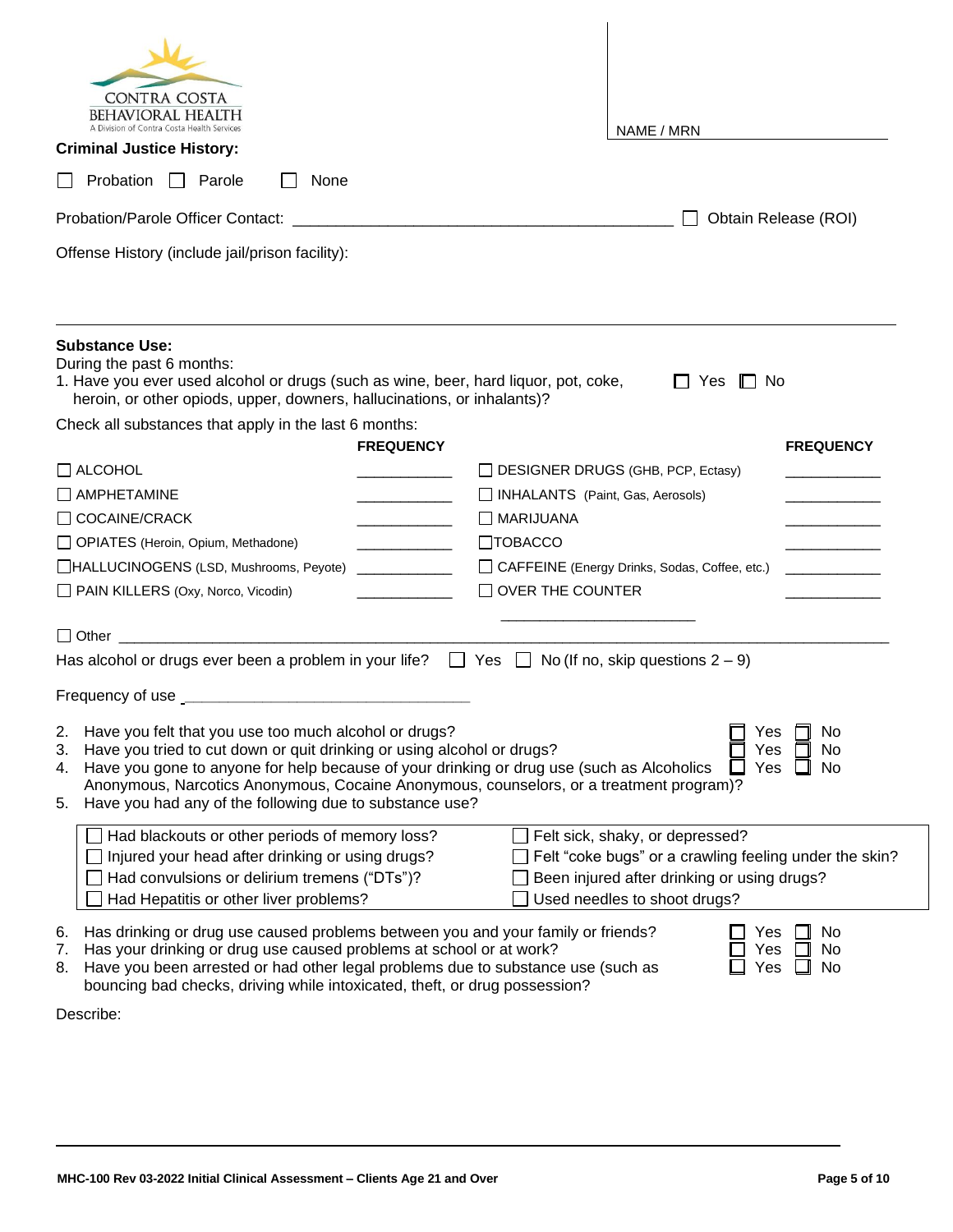

| 9. Have you lost your temper or gotten into arguments or fights while drinking or using drugs?                      | $\Box$ Yes |            | 7 No                 |  |
|---------------------------------------------------------------------------------------------------------------------|------------|------------|----------------------|--|
| 10. Are you needing to drink more and more to get the effect you want?                                              |            | Yes        | $\Box$ No            |  |
| 11. Do you spend a lot of time thinking or trying to get the effect you want?                                       |            | $\Box$ Yes | $\Box$ No            |  |
| 12. When drinking or using drugs, are you more likely to do something you wouldn't normally do,                     |            |            |                      |  |
| such as break rules, break the law, sell things that are important to you, or have unprotected $\Box$ Yes $\Box$ No |            |            |                      |  |
| sex with someone?                                                                                                   |            |            |                      |  |
| 13. Do you feel bad or guilty about your drinking or drug use?                                                      |            |            | $\Box$ Yes $\Box$ No |  |
| 14. Have any of your family members ever had a drinking or drug problem?                                            |            | $\Box$ Yes | $\Box$ No            |  |
| 15. Do you feel that you have a drinking or drug problem now?                                                       |            | I∟ Yes     | $\Box$ No            |  |
|                                                                                                                     |            |            |                      |  |

16. What contributing factors/triggers do you have to drug/alcohol abuse?

17. Clean & Sober \_\_\_\_\_\_\_ Month(s) \_\_\_\_\_\_\_ Year(s) What has been most helpful to you in maintaining sobriety?

18. Are you currently or have you ever been in recovery?

19. What recovery models have you used?

Comments: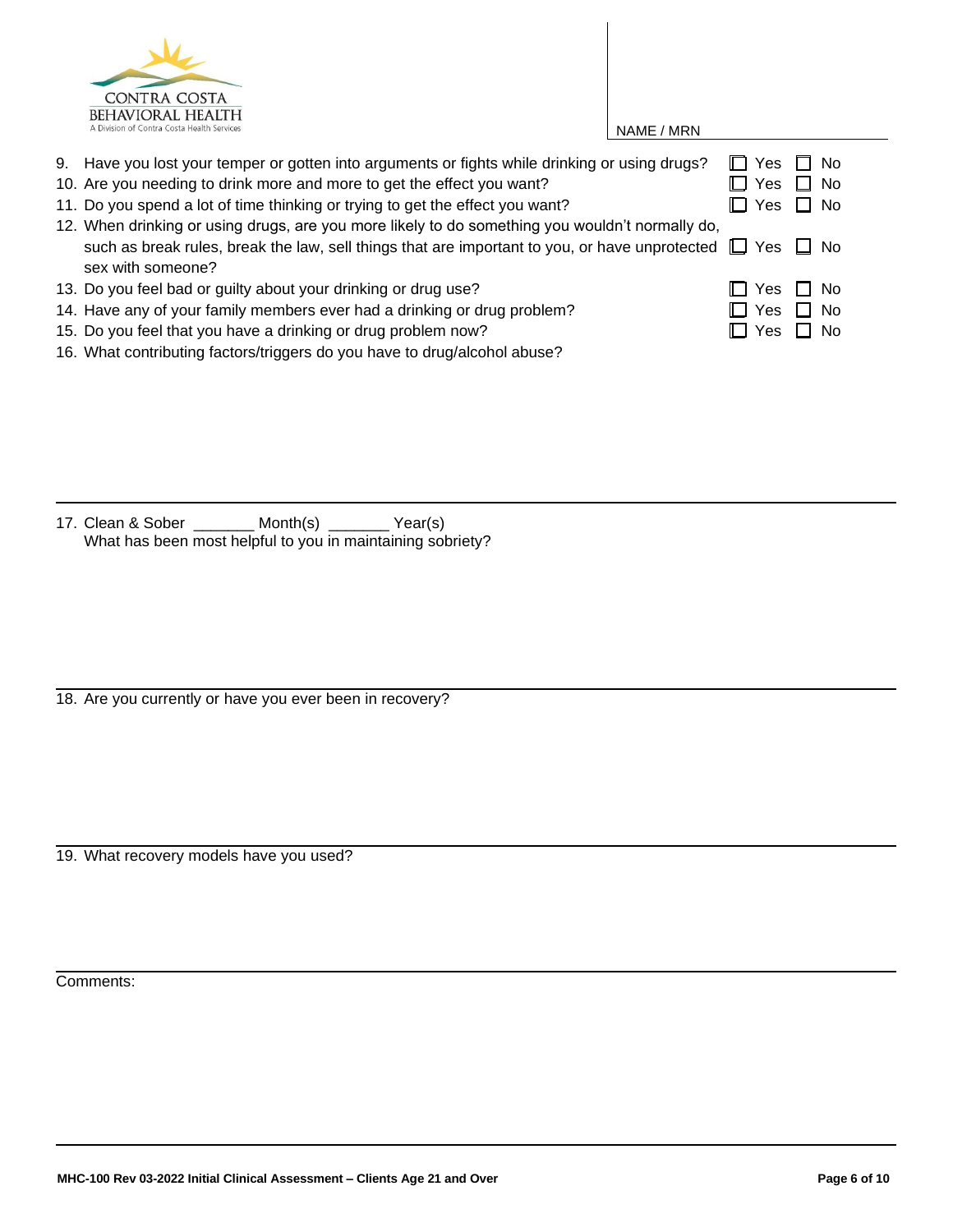

## **Mental Status:**

NAME / MRN

| General (appearance, attitude, behavior, speech):                                                                                          |                                                                                                                     |                                 |
|--------------------------------------------------------------------------------------------------------------------------------------------|---------------------------------------------------------------------------------------------------------------------|---------------------------------|
| Orientation:                                                                                                                               |                                                                                                                     |                                 |
| Mood/Affect:                                                                                                                               |                                                                                                                     |                                 |
| Thought Process:                                                                                                                           |                                                                                                                     |                                 |
| Memory/Thought Content:                                                                                                                    |                                                                                                                     |                                 |
| Insight/Judgment/Impulsivity:                                                                                                              |                                                                                                                     |                                 |
| Additional Observation(s):                                                                                                                 |                                                                                                                     |                                 |
|                                                                                                                                            |                                                                                                                     |                                 |
| Diagnostic Impression: DSM-5 Diagnosis and Narrative, ICD-10 Code                                                                          |                                                                                                                     |                                 |
| ICD-10 Code: __________________________                                                                                                    | DSM-5 Diagnosis: ________________________(Primary)                                                                  |                                 |
|                                                                                                                                            |                                                                                                                     |                                 |
| ICD-10 Code: ____________________________                                                                                                  | DSM-5 Diagnosis: ________________________(Secondary)                                                                |                                 |
|                                                                                                                                            |                                                                                                                     |                                 |
| DSM Diagnosis by: ________                                                                                                                 |                                                                                                                     |                                 |
| (Name of Diagnosing Clinician/Licensure)<br><b>Functional Impairment:</b>                                                                  |                                                                                                                     |                                 |
| None<br>Mild<br><b>Family Relations</b><br>85<br>8<br>Employment / School Performance<br>Recreational / Leisure Activities<br>Food/Shelter | Mod Severe<br><b>Social Relations</b><br>8<br>8<br>Physical Health<br>Substance Abuse<br>Activities of Daily Living | Mod Severe<br>Mild<br>None<br>Ē |
| Initial Treatment Plan (e.g. MHS, Medication Support, Day Treatment, etc.):                                                                |                                                                                                                     |                                 |

Clinical Summary / Additional Comments: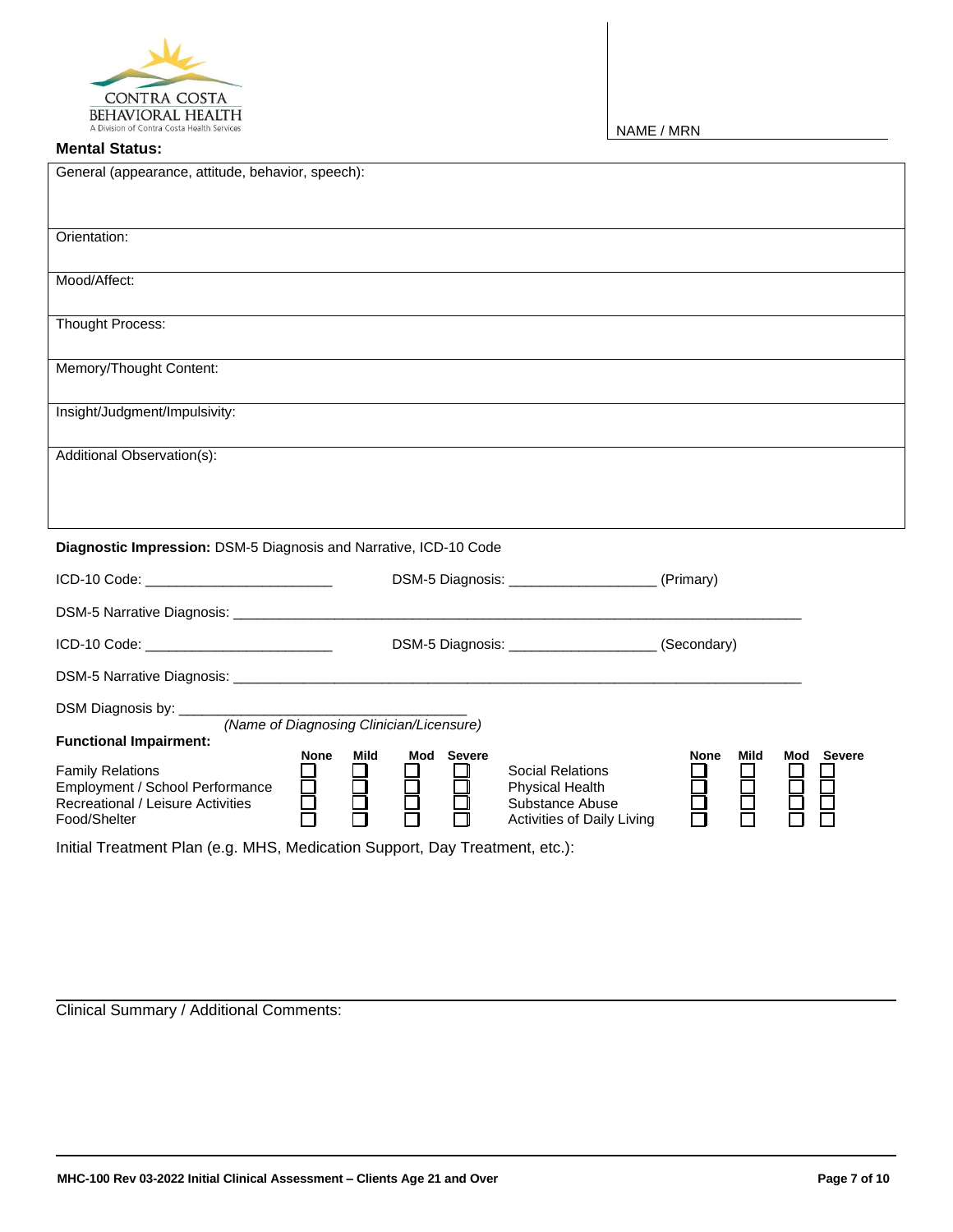

## **TARGETED CASE MANAGEMENT (TCM):**

NAME / MRN

Does client warrant the consideration for TCM? (May include moderate or above Functional Impairment and/or risk of losing placement/housing, needed for financial support, social support, prevocational/employment assistance, rehabilitation, or other programs or services considered as necessary.)  $\Box$  No  $\Box$  Yes

TCM Initial Treatment Plan (e.g. Referrals to medical services, AOD, Voc, Social Security, community agencies, etc.):

Preliminary Discharge Plan:

| <b>Staff Signature/License</b>     | <b>Printed Name</b> | Date |  |
|------------------------------------|---------------------|------|--|
| Co-Signature of Licensed Clinician | <b>Printed Name</b> | Date |  |

Data Entry Clerk Initials

\_\_\_\_\_\_\_\_\_\_\_\_\_\_\_\_\_\_\_\_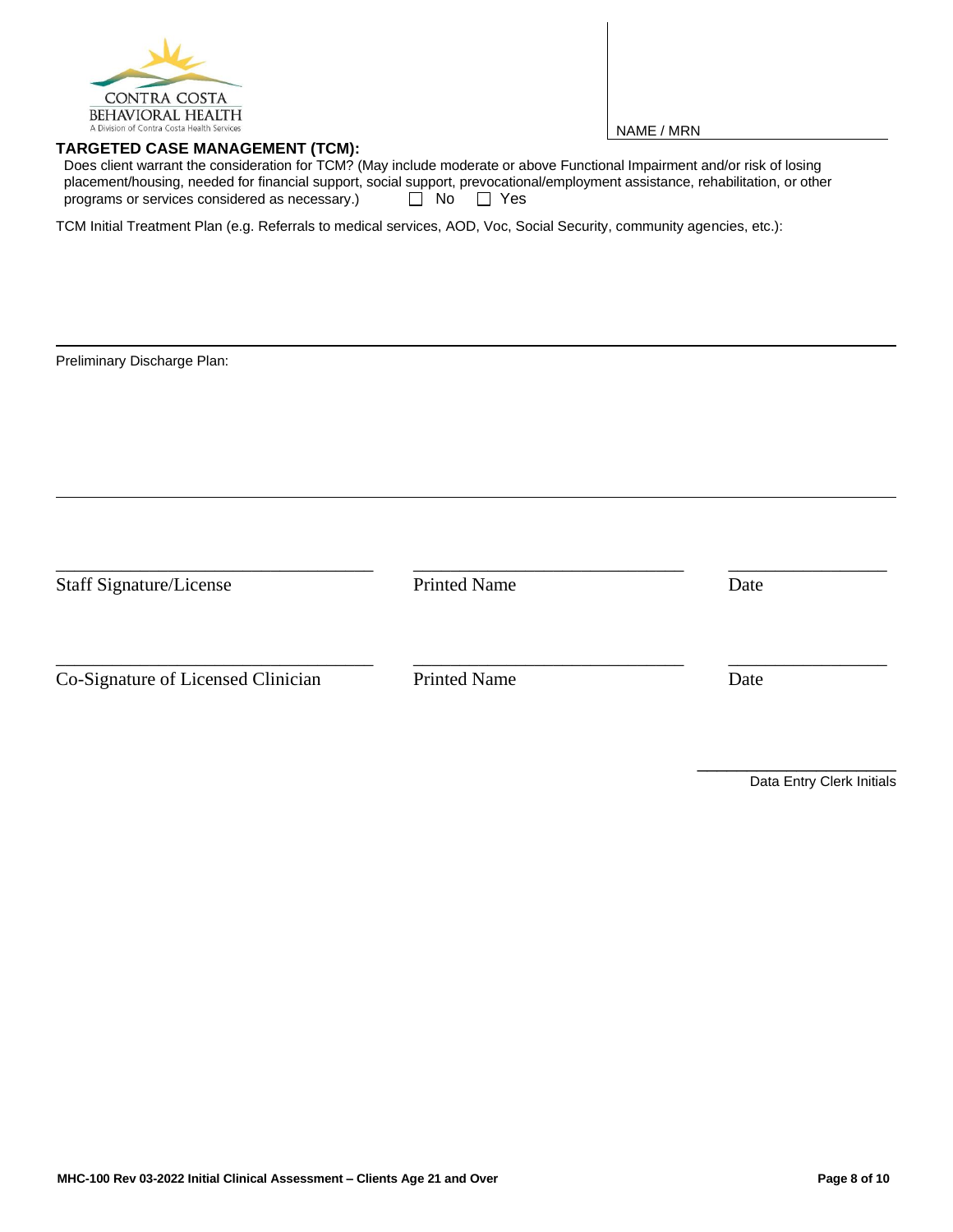

Presenting Problem**:** *(Continued from page 2)*